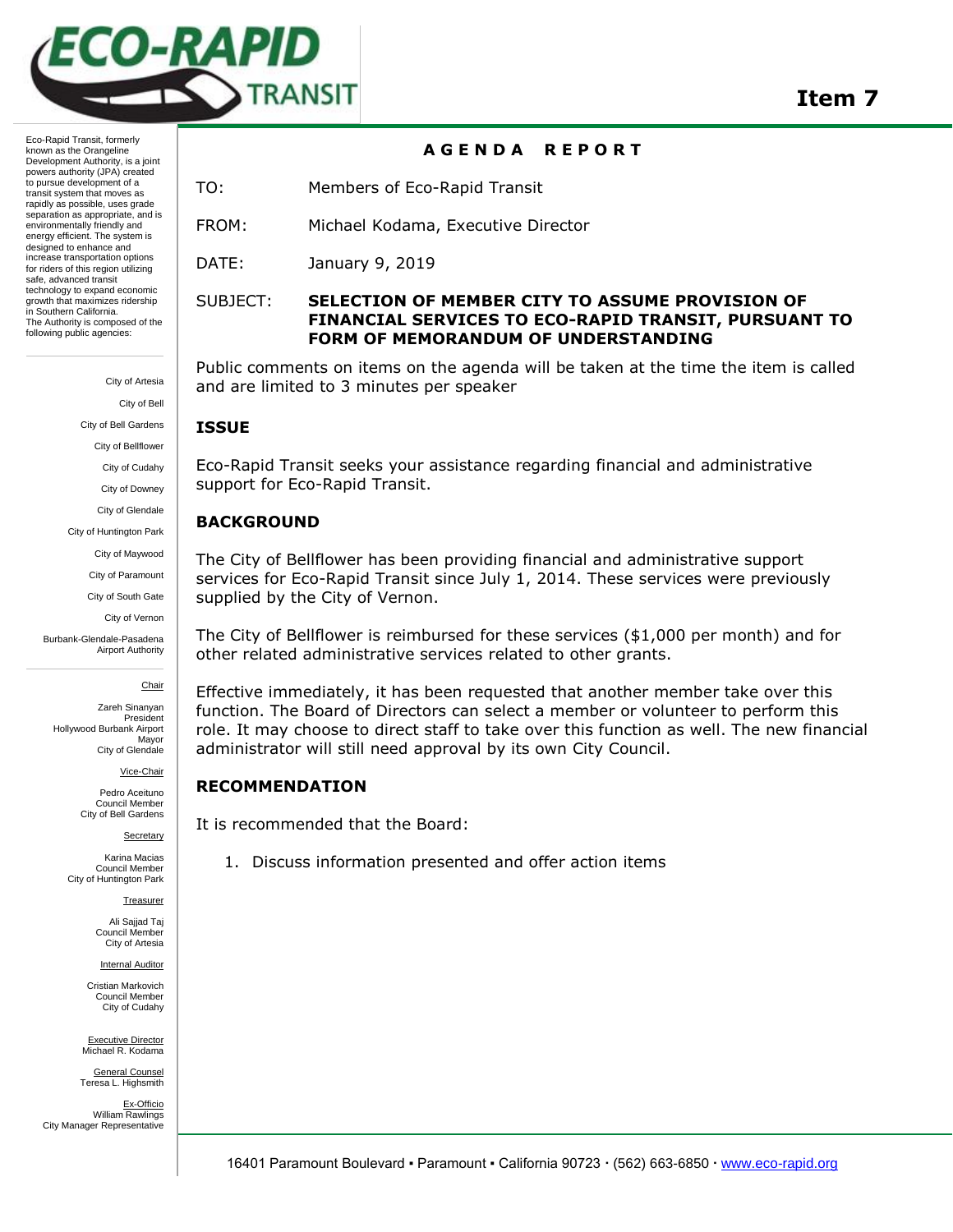#### **MEMORANDUM OF UNDERSTANDING BETWEEN ECO-RAPID TRANSIT AUTHORITY AND**

# **CITY OF \_\_\_\_\_\_\_\_\_\_\_\_\_**

## **REGARDING PROVISION OF FINANCIAL SERVICES FOR THE ECO-RAPID TRANSIT AUTHORITY**

This Memorandum of Understanding (the "Agreement") is made by and between the Orangeline Development Authority, dba Eco-Rapid Transit (the "Authority"), a Joint Powers Authority, and the City of \_\_\_\_\_\_\_\_\_\_, a municipal corporation, individually as a "party" and collectively as "the parties."

## Recitals

A. The purpose of the Authority is to finance, acquire, design, construct, reconstruct, improve, and operate the facilities and improvements to the Eco-Rapid Transit system, as may be approved by action of the Authority.

B. Section 3.1 of the Third Amended Joint Exercise of Powers Agreement authorizes the Authority to, in part, "invest any money in the treasury pursuant to California Government Code Section 6505.5 that is not required for the immediate necessities of the Authority, as the Authority determines is advisable, in the same manner and upon the same conditions as local agencies, pursuant to Section 53601 of the California Government Code as it now exists or may hereafter be amended"

C. Under Government Code section 6505.5, the Authority may designate one of its member public agencies to serve as its Treasurer and otherwise direct the deposit and custody of all the money of the Authority

D. Prior to mid-2014, the City of Vernon ("Vernon") provided services to the Authority pursuant to Government Code Section 6505.5, including holding funds owned by the Authority, disbursing funds as directed by the Authority and its authorized agents, and issuing annual tax forms, including Internal Revenue Service Form 1099 ("financial services").

E. From mid-2014 until mid-January 2019, the City of Bellflower succeeded the Ctiy of Vernon to continue the financial services previously performed by Vernon, and additionally contract with independent certified public accountants for the audit of the Authority's books and records including grant-funded projects; however, the City of Bellflower has expressed its intent to terminate the provision of financial services.

F. The City of is willing to take over and continue the financial services previously performed by the City of Bellflower, and additionally contract with independent

1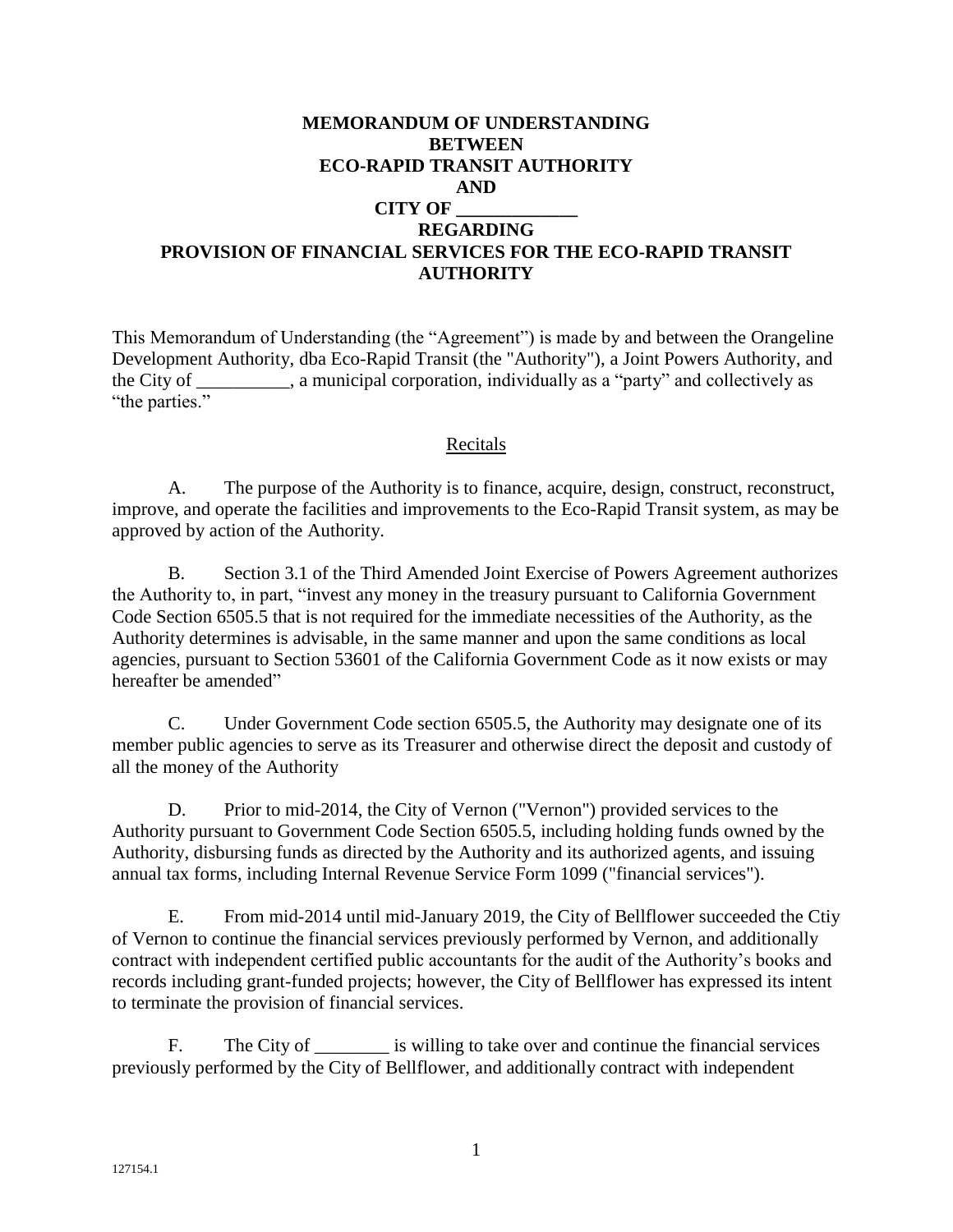certified public accountants for the audit of the Authority's books and records including grantfunded projects.

NOW, THEREFORE, in consideration of the foregoing recitals which are incorporated into the operative provisions of this Agreement by reference and for other good and valuable consideration, the receipt and adequacy of which is hereby acknowledged, the parties agree as follows:

1. Effective Date. This Agreement shall be effective as of \_\_\_\_\_\_\_\_\_, 2019 (the "Effective Date").

2. City to Provide Financial Services to Authority. the City of \_\_\_\_\_\_\_\_ agrees to provide the financial services described below for Authority, in accord with the provisions of Section 3.1(m) of the Third Amended Joint Exercise of Powers Agreement and Government Code section 6505.5:

a) Receive and hold all funds owned by the Authority in  $\blacksquare$ treasury in a separate account, to the credit of the Authority

b) Be responsible for the safekeeping of the Authority's funds and disburse the Authority's funds upon request by the Board of Directors or its lawful designee;

c) Pay, when due, out of money of the Authority held by \_\_\_\_\_\_\_\_\_\_\_\_\_\_\_, all sums payable as authorized by the Authority Board of Directors or its lawful designee;

d) Provide the Authority with a report in or about the first week of each month stating the amount of funds available to the Authority as of the last day of the preceding month, the amount of funds received since the last report, and the amounts of funds paid out;

e) Cooperate with any audit of the Authority and its funds;

f) Issue Internal Revenue Service Form 1099s pursuant to the United States Tax Code and applicable regulations of the Internal Revenue Service, as they now exist or may be hereafter amended.

3. City to Contract for Authority's Audit. \_\_\_\_\_\_\_\_\_\_\_\_\_ agrees to contract with an independent certified public accountant, approved by Board of Directors, (the "CPA") to audit the Authority's books and records including grant-funded projects. \_\_\_\_\_\_\_\_\_ will maintain invoices, both as received and paid, for all Authority expenditures including grant-funded projects to document a grant is in place for each project, and, to the extent feasible and reasonable, the expenditure for which the invoice was presented complies with the grant's requirements.  $\ddot{\text{w}}$  will coordinate with the CPA for completion of audits of specific grant-funded projects, as requested by the Authority or required by any granting agency.

4. Authority to Transfer Funds to City. The Authority agrees to transfer all funds owned by it to \_\_\_\_\_\_\_\_\_ on the Effective Date, to be held by \_\_\_\_\_\_\_\_\_\_ for the safekeeping and disbursement by the Authority, consistent with \_\_\_\_\_\_\_\_\_\_\_'s obligations under Government Code Section 6505.5 and paragraph 2 of this Agreement.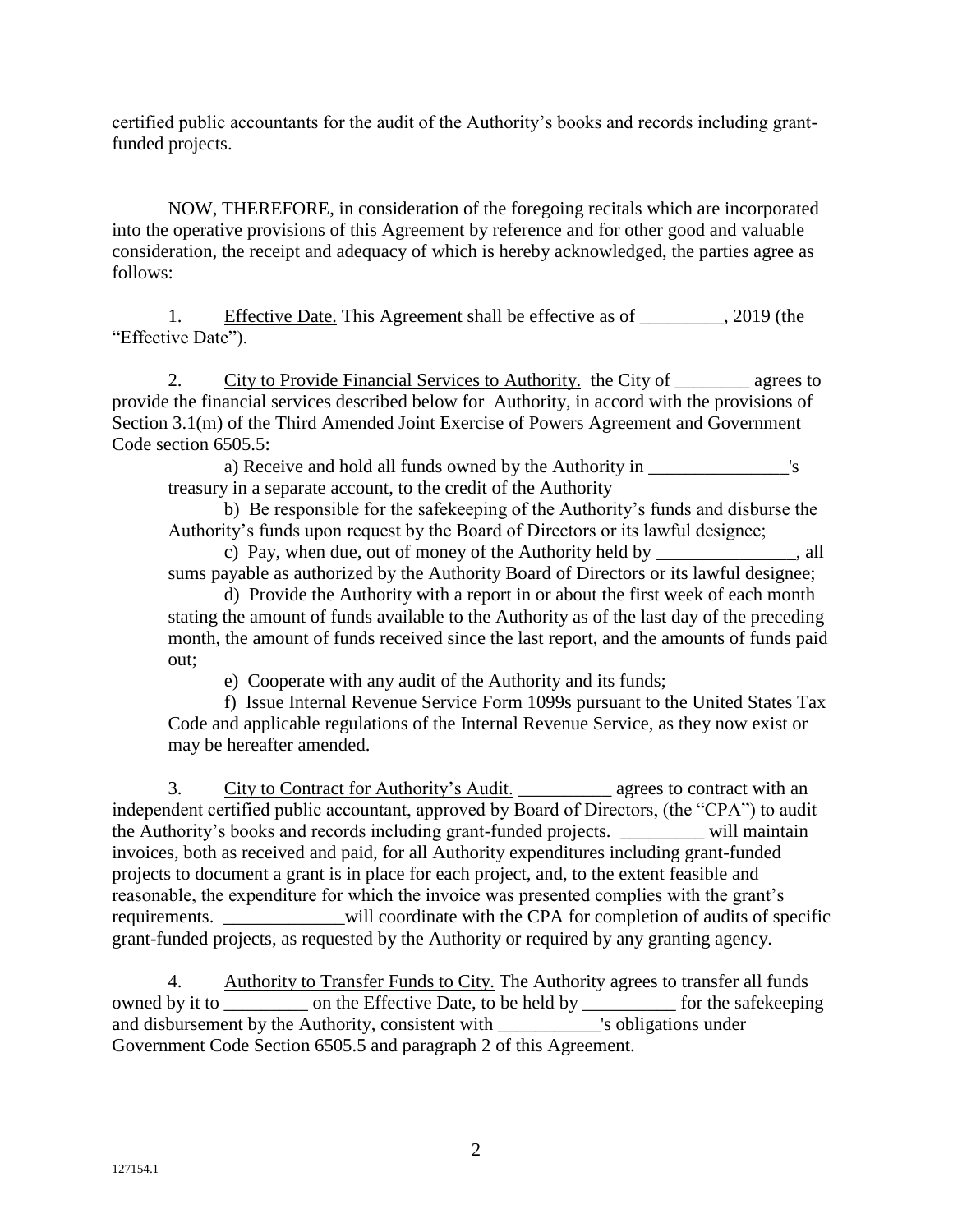5. Document Requests. The Authority agrees to provide all information and documents necessary for \_\_\_\_\_\_\_\_\_\_\_\_\_\_\_\_ to perform its functions under this Agreement as requested by \_\_\_\_\_\_\_\_\_\_\_\_\_\_\_\_r.

6. Reimbursement. The Authority shall reimburse \_\_\_\_\_\_\_\_\_\_ for the services provided hereunder in an amount of up to \$300 per month. \_\_\_\_\_\_\_\_\_\_\_\_\_'s Finance Director shall submit a monthly invoice for administrative costs of up to  $$300/m$ onth and upon Authority approval, may disburse that amount from the Authority's account.

7. Compliance With Applicable Law. The Authority and \_\_\_\_\_\_\_\_\_\_\_\_\_\_\_ shall comply with all applicable laws, ordinances and codes of the federal, State, County and city governments.

8. Independent Contractor. This Agreement is by and between and the Authority and is not intended, nor shall it be construed, to create the relationship of agency, servant, employee, partnership, joint venture or association, as between and the Authority.

9. Notices. Any notice required to be given hereunder shall be deemed to have been given by depositing said notice in the United States mail, postage prepaid, and addressed as follows:

**TO \_\_\_\_\_\_\_\_\_\_\_\_\_\_\_:** \_\_\_\_\_\_\_\_\_\_\_\_\_\_

City Manager City of \_\_\_\_\_\_\_\_\_\_\_

\_\_\_\_\_\_\_\_\_\_\_\_\_\_\_\_\_\_ Telephone: \_\_\_\_\_\_\_\_\_\_\_\_\_

\_\_\_\_\_\_\_\_\_\_\_\_\_\_\_\_\_\_

**TO AUTHORITY:** Michael R. Kodama Executive Director Orangeline Development Authority 16401 Paramount Boulevard Paramount CA 90723 Telephone: 562.663.6850

10. Amendments. This Agreement may be amended only by a writing signed by an authorized representative of each party.

11. Severability. The invalidity in whole or in part of any provision of this Agreement shall not void or affect the validity of the other provisions of this Agreement. The remainder of this Agreement shall remain in effect as if this Agreement had been executed without the invalid part and, to that end, the paragraphs, subparagraphs, sentences, clauses and phrases of this Agreement are hereby declared to be severable.

12. Entire Agreement. This Agreement represents the entire agreement between the Parties and supersede all prior agreements and understandings, whether oral or written, between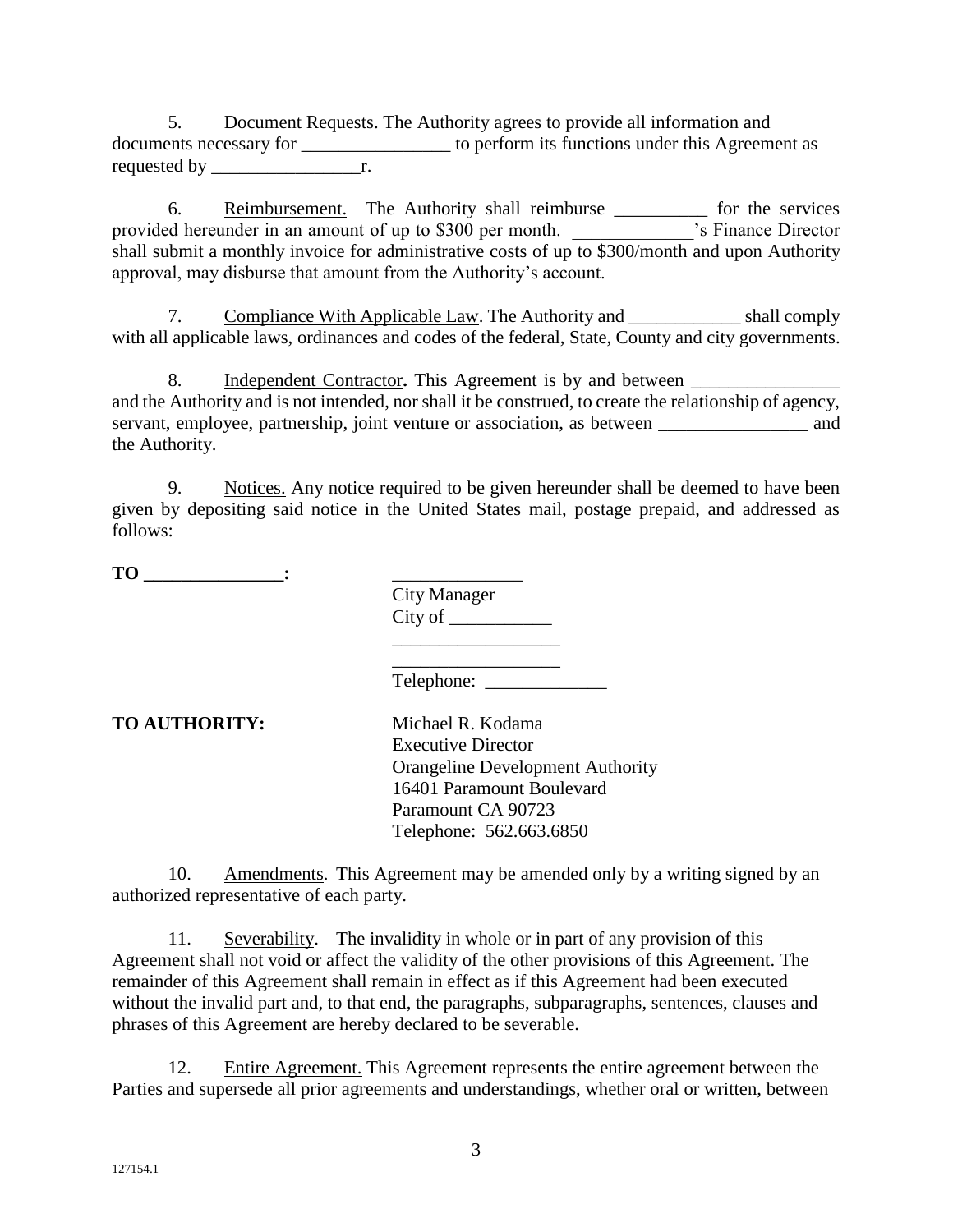the Parties with respect to its subject matter. No other representations, covenants, undertakings or other prior or contemporaneous agreements, oral or written, respecting those matters, which are not specifically incorporated herein, may be deemed in any way to exist or to bind either Party with respect to that subject matter. Each Party acknowledges for the benefit of the other that it has not executed this Agreement in reliance on any promise, representation or warranty not reflected in this Agreement.

13. No Presumption Regarding Drafter. The parties acknowledge and agree that the terms and provisions of this Agreement have been negotiated and discussed among them, and that this Agreement reflects their mutual agreement. Because of the nature of the negotiations and discussions, it would be inappropriate to deem any party to be the drafter of this Agreement, and therefore no presumption for or against validity or as to any interpretation hereof based on the identity of the drafter, shall be applicable in interpreting or enforcing the Agreement.

14. Section Headings. Section headings in this Agreement are for convenience and identification only and shall not be deemed to limit or define the contents to which they relate.

15. Governing Law; Venue. This Agreement shall be governed by California law and venue for any action under this Agreement shall lie in Los Angeles County, California.

16. Waiver. No waiver of any provision of this Agreement shall be effective unless in writing and signed by a duly authorized representative of the Party against which enforcement is sought.

17. Indemnification. In lieu of and notwithstanding the pro rata risk allocation which might otherwise be imposed between the parties pursuant to California Government Code Section 895.6, the parties agree all losses or liabilities incurred by a party shall not be shared pro rata but instead each parties agree that pursuant to California Government Code Section 895.4, each of the parties hereto shall fully indemnify and hold harmless the other party, its officers, employees and agents, from any claim, expense or cost, damage or liability imposed for injury (as defined by California Government Code Section 810.8) occurring by reason of the negligent acts or omissions or willful misconduct of the indemnifying party, or any of its officers, board members, employees or agents, under or in connection with or arising out of any work, authority or jurisdiction delegated to such party under this Agreement. No party, nor any officer, employee or agent, thereof, shall be responsible for any damage or liability occurring by reason of the negligent acts or omissions or willful misconduct of the other party or any of its officers,, employees or agents, under or in connection with or arising out of any work, authority or jurisdiction delegated to such other parties under this Agreement.

18. Assistance of Counsel. Each Party warrants to the other as follows:

(1). It had the assistance of counsel in the negotiation and execution of this Agreement; and

(2). It actually authorized the execution of this Agreement in the manner required by law. To effectuate this Agreement, the Parties have caused their duly authorized representatives to execute this Agreement on the dates set forth below.